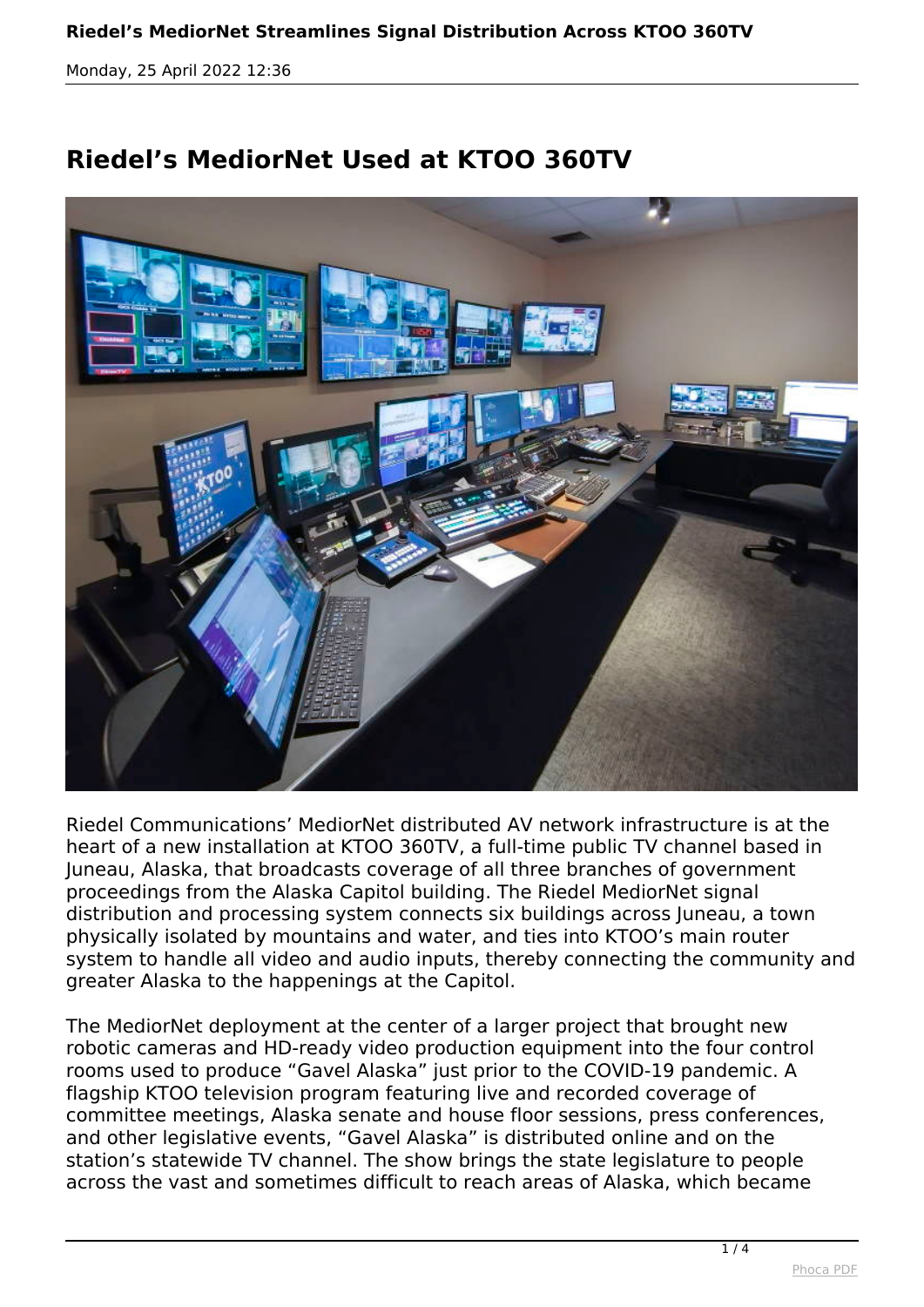*even more isolated during the pandemic.*

*"Without this new installation and the addition of MediorNet, we don't know how we would have done coverage, as there would not have been a safe way to proceed," said Mikko Wilson, Production Manager at KTOO. "With our new remote camera setup and ability to work remotely and distributed across campus, we managed to do full legislative coverage without any incidents. The system is completely handsoff."*



*"The quality of the coverage has gone way up. We used to miss events due to setup time. Now what used to take 15 minutes or more to move from room to room only requires two button pushes," stated Wilson. "The system is super user friendly and flexible. We now have access to more content, such as multiple views of camera feeds and direct access to computers for sharing PowerPoints."* 

*"Our new system brings the programming and the legislature as close as being there without being there," continued Wilson. "Before we were shooting blind, but with MediorNet's zero delay, flexibility, and multiviewer feature, we can see what we are shooting on the return feed in real time. A TV operator in Portland can get the return feed at home even."*

*The MediorNet system includes 15 MicroN devices interconnected with high-speed*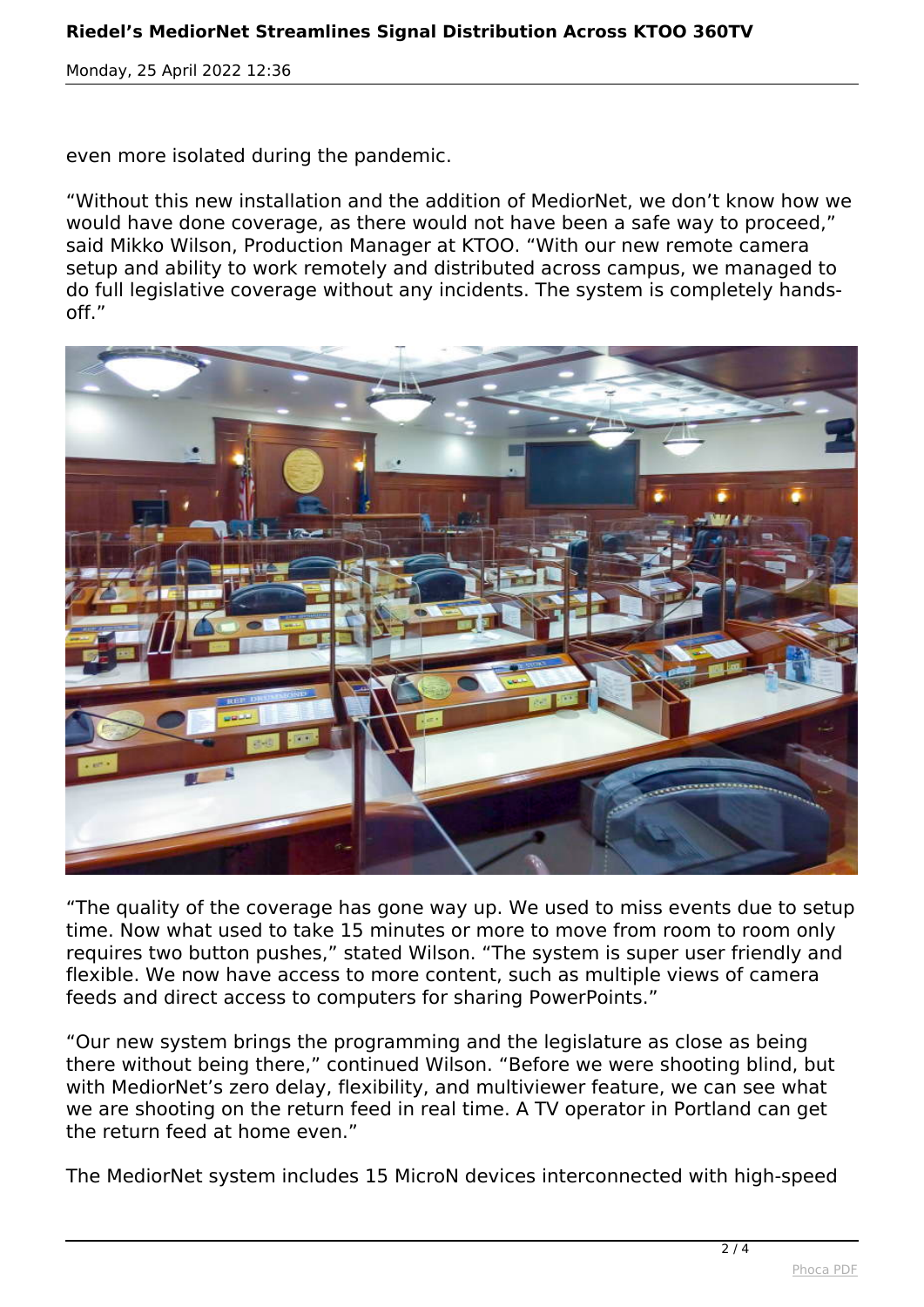*fiber links, and these nodes are distributed in the KTOO and legislature control rooms, as well as in the Capitol building. Within the Capitol, MediorNet connects all SDI feeds from each meeting room while also providing return feeds, a full bidirectional link between the two control facilities, and a connection to a state museum nearby.*



*Together, the Riedel MediorNet and legacy routing systems provide 300 SDI inputs and outputs, with more than 4,500 channels of audio routing. The inputs at the Capitol are grouped together by room through a series of presets. With just a few touches to a Riedel RSP-2318 SmartPanel at each control position, production teams can instantly route the inputs as needed for any production. The system launched in HD 1080i but is fully 3G-SDI-ready.*

*"If you're watching proceedings from the Alaska Capitol building, you're probably seeing MediorNet at work," said Patti Gunnell, Vice President of Key Accounts at*